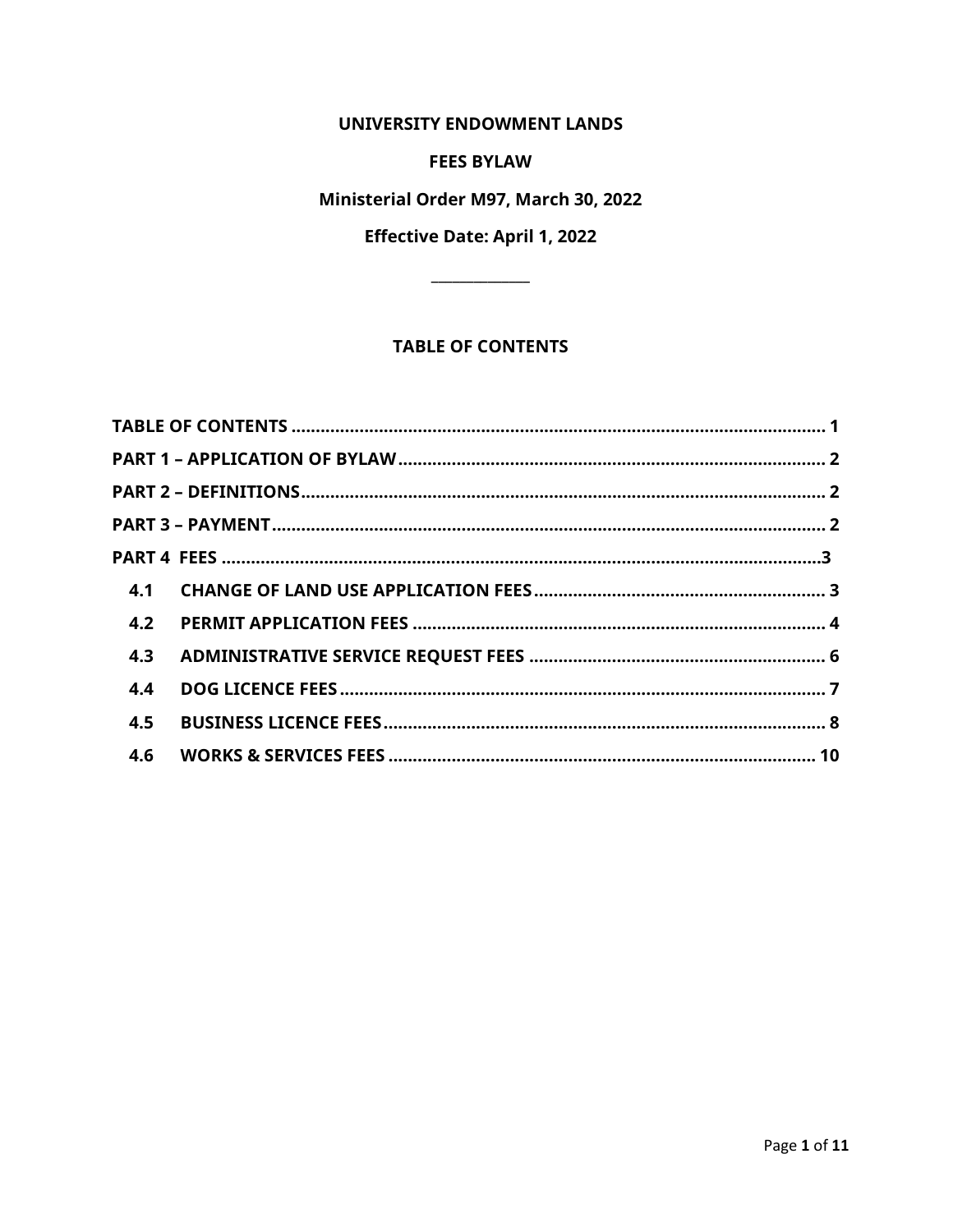### **PART 1 – APPLICATION OF BYLAW**

- <span id="page-1-0"></span>This Bylaw is made by Ministerial Order M 97 pursuant to the *University Endowment Land Act* RSBC 1996 c. 469 ("the UEL Act").
- This Bylaw applies to all lands within the University Endowment Land ("UEL") as defined in the UEL Act.

This Bylaw may be cited as "UEL Fees Bylaw".

No provision of this Bylaw shall depend for its validity on any other provision of this or of any other bylaw, it being the intention that, notwithstanding that one or more of the provisions of this or of any other bylaw may be invalid, as many as possible of the provisions of this bylaw shall remain in force and effect, as though such invalid provision or provisions were never enacted.

#### **PART 2 – DEFINITIONS**

<span id="page-1-1"></span>**2.1** Terms defined in the UEL Official Community Plan ("OCP"), the UEL Land Use, Building and Community Administration bylaw and the UEL Works and Services Bylaw carry the same meanings in this bylaw.

#### **PART 3 – PAYMENT**

- <span id="page-1-2"></span>**3.1** All payable fee amounts exceeding \$1000.00 shall be paid by cheque, certified cheque, bank draft, or money order made payable to "The University Endowment Lands".
- **3.2** Where applicable, Goods and Services Tax (GST) will be added to the fees specified in this bylaw.
- **3.3** A person who makes an application or requests a service or licence in relation to a matter referred to in this bylaw, or in relation to whom a matter in this bylaw applies, must pay to the UEL the corresponding fee or deposit set out in this bylaw for that matter prior to commencement of the requested services or the issuance of a licence.
- **3.4** No fee paid to the UEL pursuant to this bylaw shall be refunded after the application has been approved or refused, or after the requested service has been commenced, unless, in the opinion of the Manager, a refund, or partial refund, is warranted.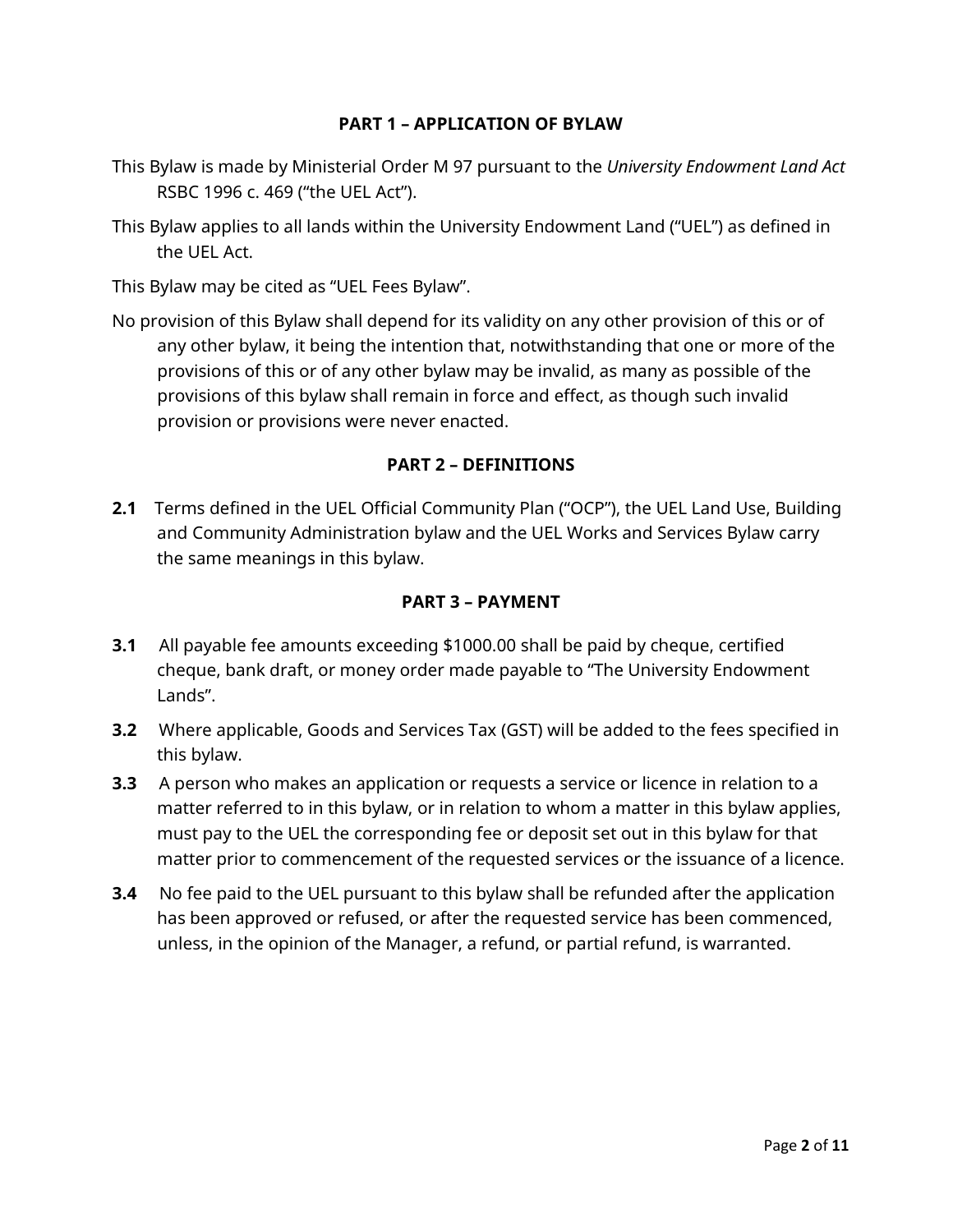### **PART 4 – FEES**

#### <span id="page-2-0"></span>**4.1 CHANGE OF LAND USE AND OCP AMENDMENT APPLICATION FEES**

(1) The fees for an application for a Change of Land Use District or an OCP Amendment are set out in the following table:

| <b>APPLICATION TYPE</b>                                                                          | FEE                                                                                                                                           |  |
|--------------------------------------------------------------------------------------------------|-----------------------------------------------------------------------------------------------------------------------------------------------|--|
| <b>Preliminary Application Review</b>                                                            | 25% of the fee that would apply to a<br>new application                                                                                       |  |
|                                                                                                  | NOTE: If an application is subsequently<br>submitted, the Preliminary Application<br>Review fee will be deducted from the<br>application fee. |  |
| Change of Land Use District and/or<br>OCP Amendment (New Comprehensive<br>District Required)     |                                                                                                                                               |  |
| a) Up to 2,000 $m^2$ site area                                                                   | \$32,500.00                                                                                                                                   |  |
| b) For each additional 100 $\mathrm{m}^2$ of<br>site area or part thereof                        | \$300.00 to a maximum fee of<br>\$130,000.00                                                                                                  |  |
| Change of Land Use District and/or<br>OCP Amendment (New Comprehensive<br>District Not Required) | \$5000.00                                                                                                                                     |  |

- (2) In addition to the fees set out in 4.1(1) above, the following charges will be applied to applications for Change of Land Use District and/or OCP Amendments, to recover the costs to the UEL of any review, analysis, inspection, processing, and reporting related to the application:
	- a) Consultant fees incurred by the UEL will be charged to the applicant where:
		- i. In the opinion of the Manager, it is prudent to retain a qualified professional for the purpose of responding to application information submitted to the UEL; and
		- ii. In the opinion of the Manager, an application requires evaluation by a qualified professional.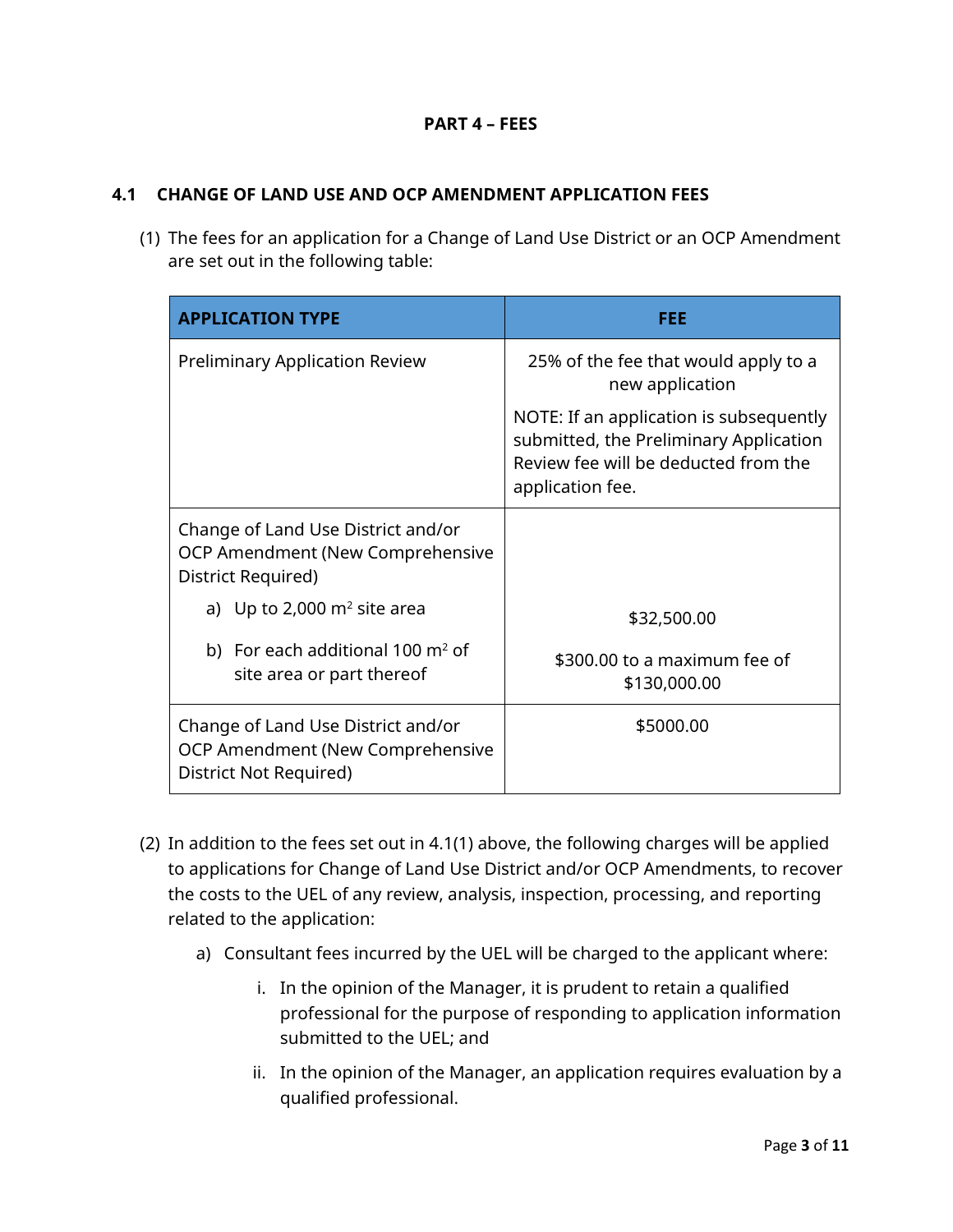b) Legal fees incurred by the UEL will be charged to the applicant where, in the opinion of the Manager, it is determined that legal advice is necessary in order to process an application including the drafting or review of legal documents.

#### <span id="page-3-0"></span>**4.2 PERMIT APPLICATION FEES**

(1) Permit application fees are set out in the following table:

| <b>APPLICATION TYPE</b>                                                                                                                              | FEE                                         |  |
|------------------------------------------------------------------------------------------------------------------------------------------------------|---------------------------------------------|--|
| <b>Development Permits</b>                                                                                                                           |                                             |  |
| Single Family Dwelling: Addition,<br>Alteration, Change of Use, Accessory<br>Building, or Accessory Use                                              |                                             |  |
| a) Scope is less than 60 $m2$ gross<br>floor area                                                                                                    | \$450.00                                    |  |
| b) For each additional 100 $m2$<br>gross floor area or part thereof                                                                                  | \$300.00 to a maximum fee of \$5,000.00     |  |
| Single Family Dwelling: New<br>Construction                                                                                                          |                                             |  |
| a) Gross floor area up to 600 $m2$                                                                                                                   | \$1,900.00                                  |  |
| b) For each additional 100 $m2$<br>gross floor area or part thereof                                                                                  | \$300.00 to a maximum fee of \$5,000.00     |  |
| Multi-Family, Commercial, Institutional,<br>Mixed-Use, Other: Addition, Alteration,<br>Change of Use, Accessory Building, or<br><b>Accessory Use</b> |                                             |  |
| a) Each 100 $m^2$ of gross floor area<br>or part thereof                                                                                             | \$600.00                                    |  |
| Multi-Family, Commercial, Institutional,<br>Mixed-Use, Other (New Construction)                                                                      |                                             |  |
| a) Each 100 $m2$ of gross floor area<br>or part thereof up to 500 m <sup>2</sup>                                                                     | \$1000.00                                   |  |
| b) For each additional 100 $m2$ or<br>part thereof                                                                                                   | \$600.00 to a maximum fee of<br>\$41,600.00 |  |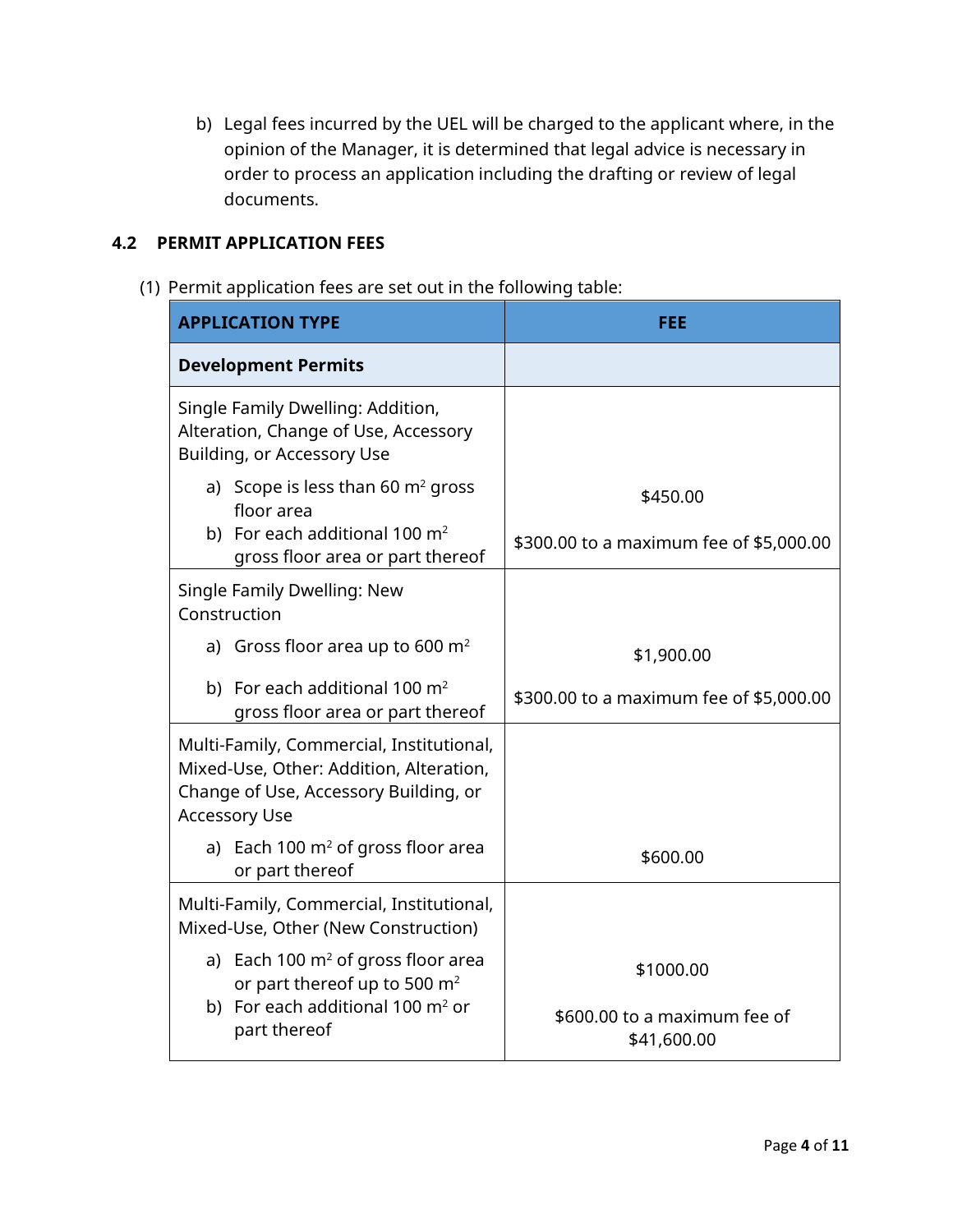| Minor Amendment to a Development<br>Permit                                                                                                                                                                            | For each submission of amendments,<br>25% of fee that would apply to a new<br>application |  |
|-----------------------------------------------------------------------------------------------------------------------------------------------------------------------------------------------------------------------|-------------------------------------------------------------------------------------------|--|
| Revisions to Drawings                                                                                                                                                                                                 |                                                                                           |  |
| a) For the second revision and<br>every subsequent revision<br>because of bylaw non-<br>compliance, or because<br>applicant wishes to alter the use<br>or form, where less than 15% of<br>gross floor area is altered | \$300.00                                                                                  |  |
| <b>Building Permits</b>                                                                                                                                                                                               |                                                                                           |  |
| Construction and/or Demolition of Any<br><b>Building or Part Thereof</b>                                                                                                                                              |                                                                                           |  |
| a) Where estimated cost of work<br>does not exceed \$5,000, or for<br>the first \$5,000 of the estimated<br>cost of the work                                                                                          | \$160.00                                                                                  |  |
| b) For each \$1,000 or part thereof,<br>by which the estimated cost of<br>the work exceeds \$5,000 but                                                                                                                | \$10.00                                                                                   |  |
| does not exceed \$50,000<br>For each \$1,000 or part thereof,<br>C)<br>by which the estimated cost of<br>the work exceeds \$50,000                                                                                    | \$5.00                                                                                    |  |
| <b>Alternative Solutions Review</b>                                                                                                                                                                                   | \$700.00                                                                                  |  |
| Amendment to a Building Permit                                                                                                                                                                                        | \$90.00 per hour or part thereof                                                          |  |
| Oil Tank Removal Permit                                                                                                                                                                                               | \$300.00                                                                                  |  |
| Sign Permit                                                                                                                                                                                                           | \$250.00 per sign                                                                         |  |
| <b>Plumbing Permits</b>                                                                                                                                                                                               |                                                                                           |  |
| For the Installation of Plumbing<br><b>Fixtures</b>                                                                                                                                                                   |                                                                                           |  |
| First 3 Fixtures<br>a)                                                                                                                                                                                                | \$100.00                                                                                  |  |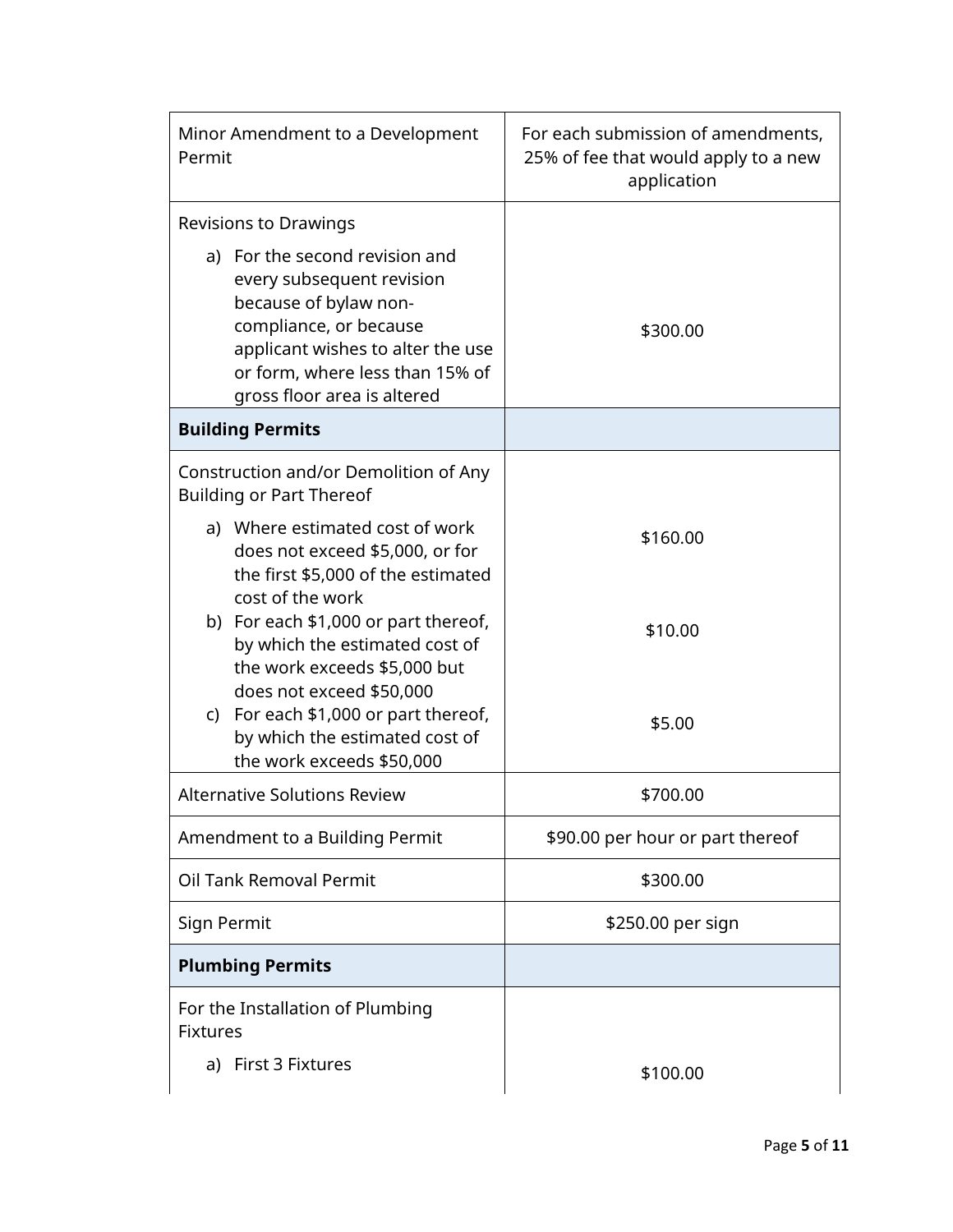| b) Each Additional Fixture                                    | \$30.00                                                                     |  |
|---------------------------------------------------------------|-----------------------------------------------------------------------------|--|
| For the Installation of Fire Sprinkler<br>Heads               |                                                                             |  |
| a) First Head                                                 | \$350.00                                                                    |  |
| b) Each Additional Head                                       | \$2.00                                                                      |  |
| Alteration of Plumbing (No Fixtures)                          |                                                                             |  |
| a) For each 30 metres of piping or<br>part thereof            | \$250.00                                                                    |  |
| b) For each additional 30 metres of<br>piping or part thereof | \$70.00                                                                     |  |
| <b>Other</b>                                                  |                                                                             |  |
| Development or Building Existing<br><b>Without Permits</b>    | 2 times the application fee that would<br>apply to a maximum of \$10,000.00 |  |
| Permit Re-Inspection                                          | \$150.00                                                                    |  |
| Request to Extend a Permit                                    | \$300.00                                                                    |  |
| Request to Transfer or Reassign a<br>Permit                   | \$100.00                                                                    |  |

# <span id="page-5-0"></span>**4.3 ADMINISTRATIVE SERVICE REQUEST FEES**

(1) Administrative service request fees are set out in the following table:

| <b>SERVICE REQUEST TYPE</b>                                                   | FEE                                                            |
|-------------------------------------------------------------------------------|----------------------------------------------------------------|
| Change of Address Application                                                 | \$800.00                                                       |
| Request to Film                                                               | \$200.00 per day                                               |
| Request to Convert an Existing Rental<br>Property to a Strata or Co-operative | \$200.00 plus \$50.00 for each unit<br>proposed for conversion |
| Special Request for Utility Metre<br>Reading                                  |                                                                |
| a) More than 24 hours notice                                                  | \$80.00                                                        |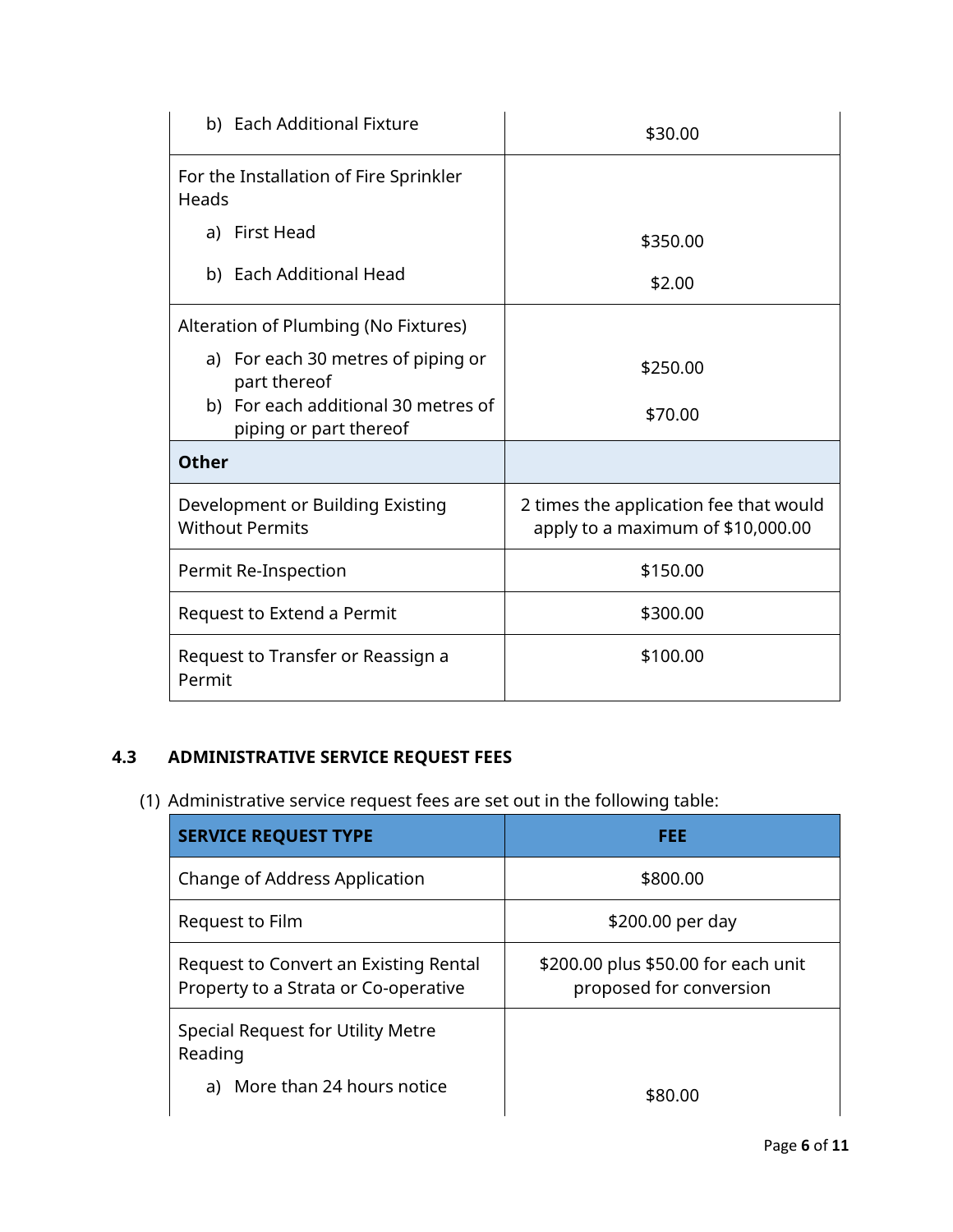| b) Less than 24 hours notice                                                                   | \$100.00                                                                                                                    |
|------------------------------------------------------------------------------------------------|-----------------------------------------------------------------------------------------------------------------------------|
| c) Weekend rate                                                                                | \$200.00                                                                                                                    |
| Special Request for Water Shutoff/on                                                           |                                                                                                                             |
| a) More than 24 hours notice                                                                   | \$80.00                                                                                                                     |
| b) Less than 24 hours notice                                                                   | \$100.00                                                                                                                    |
| c) Weekend rate                                                                                | \$200.00                                                                                                                    |
| Search of Building Records                                                                     | \$200.00                                                                                                                    |
| <b>Waste Totes</b>                                                                             | At cost, plus \$35.00 administration fee                                                                                    |
| <b>Temporary Encroachment</b>                                                                  | \$215.00 per square metre                                                                                                   |
| Temporary Occupancy of Public Space                                                            |                                                                                                                             |
| a) Street Use                                                                                  | Per day: \$90.00 base fee, plus \$2.70 per<br>10m <sup>2</sup> or metered parking hourly rate<br>per stall where applicable |
| b) Placement of Construction Bins                                                              | \$100.00 per bin, plus \$20.00 per week<br>per bin for periods exceeding 2 weeks                                            |
| Temporary Use of a Fire Hydrant                                                                |                                                                                                                             |
| a) Type A Permit                                                                               | \$125.00 for a one-day connection, plus<br>\$10.00 per additional day                                                       |
| b) Type B Permit                                                                               | \$75.00 for a one-day connection, plus<br>\$10.00 per additional day (\$250.00<br>damage deposit required)                  |
| Other Property-Related Administrative<br>Service Requests (non-FOIPPA) Not<br>Specified Herein | \$50.00 for each hour or part thereof                                                                                       |

# <span id="page-6-0"></span>**4.4 DOG LICENCE FEES**

(1) Dog Licence fees are set out in the following table: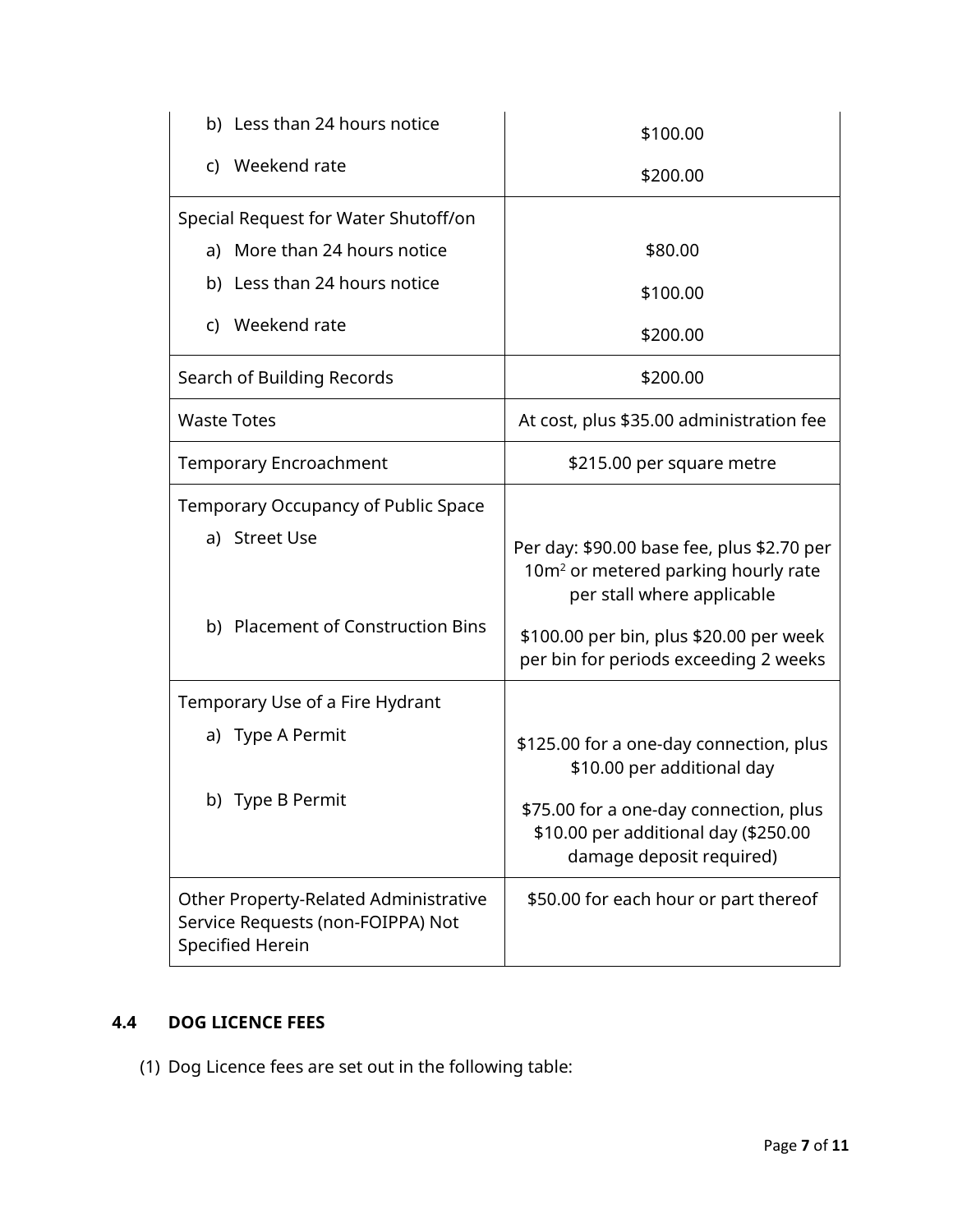|                 | <b>FEE</b> |
|-----------------|------------|
| Dog Licence     | \$40.00    |
| Replacement Tag | \$5.00     |

- (2) Dog Licence fees are due and payable on January 1 of each year or, when a person becomes the owner of a dog over the age of 3 months. After January 1, the fees are due and payable during the month the person becomes the owner of such dog.
- (3) Dog licence fees are non-transferable and non-refundable.

### <span id="page-7-0"></span>**4.5 BUSINESS LICENCE FEES**

(1) The annual fees for a Business Licence for the carrying out a business, trade, profession, or other occupation, are set out in the following table:

|                                                                              | FEE                                   |  |
|------------------------------------------------------------------------------|---------------------------------------|--|
| Transfer of a Licence                                                        | \$125.00                              |  |
| Any Business, Trade, Profession, or<br>Other Occupation Not Specified Herein | \$125.00                              |  |
| Apartment Buildings/Multiple<br>Dwellings                                    |                                       |  |
| a) Apartment Building                                                        | \$60.00 per dwelling unit             |  |
| b) Boarding or Lodging House                                                 | \$30.00 per sleeping unit             |  |
| c) Non-profit Housing                                                        | \$125.00                              |  |
| d) All Other Rentals                                                         | \$60.00 per dwelling or sleeping unit |  |
| <b>Bank or Financial Institution</b><br>\$1,200.00                           |                                       |  |
| <b>Child Day Care Facility</b>                                               | \$90.00                               |  |
| Club or Fraternal Lodge                                                      | \$245.00                              |  |
| Special Needs Residential Facility                                           | \$30.00 per sleeping unit             |  |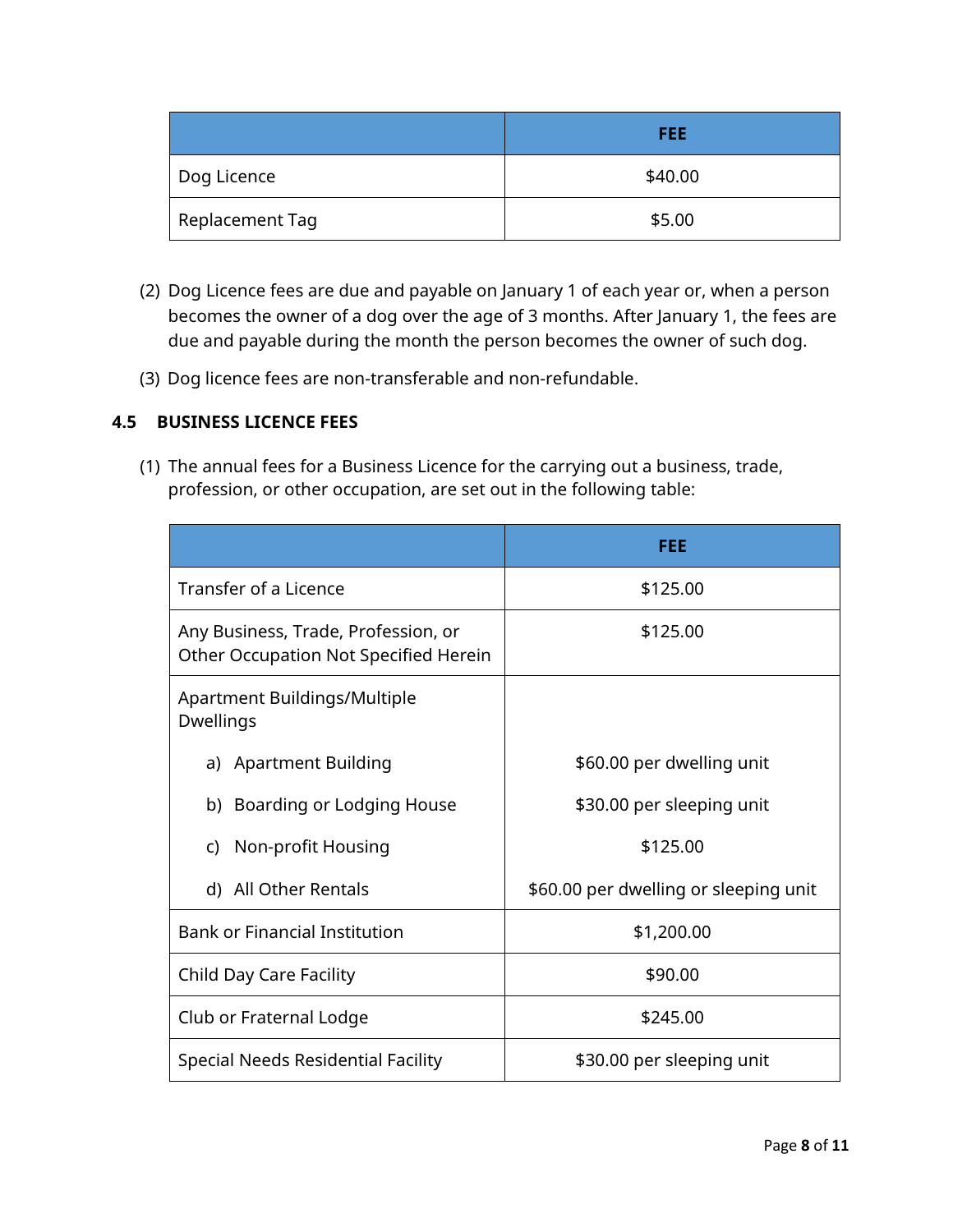| Non-resident Business Licence                                                                                                         |                                      |  |
|---------------------------------------------------------------------------------------------------------------------------------------|--------------------------------------|--|
| a) 1-2 Employees                                                                                                                      | \$50.00                              |  |
| b) For Each Additional Employee                                                                                                       | \$10.00 to a maximum fee of \$100.00 |  |
| <b>Hotel or Motel</b>                                                                                                                 | \$60.00 plus:                        |  |
|                                                                                                                                       | \$60.00 per dwelling unit            |  |
|                                                                                                                                       | \$40.00 per housekeeping unit        |  |
|                                                                                                                                       | \$30.00 per sleeping unit            |  |
| Laundromat or Dry Cleaning<br>Establishment                                                                                           | \$250.00                             |  |
| Barber Shop or Beauty Parlour                                                                                                         | \$140.00                             |  |
| Food Service (Restaurants including<br>Full and Non Full-Service)                                                                     |                                      |  |
| a) No Liquor Service (less than 17<br>seats)                                                                                          | \$300.00                             |  |
| b) No Liquor Service (17 or more<br>seats)                                                                                            | \$500.00                             |  |
| c) Liquor Service Provided                                                                                                            | \$650.00, plus \$8.00 per seat       |  |
| <b>Recreational Facility (Community</b><br>Centre, Bowling Alley, Racket or Ball<br>Court, Golf Course, Swimming Pool, or<br>similar) | \$300.00                             |  |
| <b>Retail Outlets (including Grocery</b><br>Market, Grocery Store, and<br>Convenience Store)                                          |                                      |  |
| a) Less than or equal to 140 $\mathrm{m}^2$<br>gross floor area                                                                       | \$150.00                             |  |
| b) Greater than $140 \text{ m}^2$ gross floor<br>area                                                                                 | \$750.00                             |  |
| <b>Liquor Store</b>                                                                                                                   | \$400.00                             |  |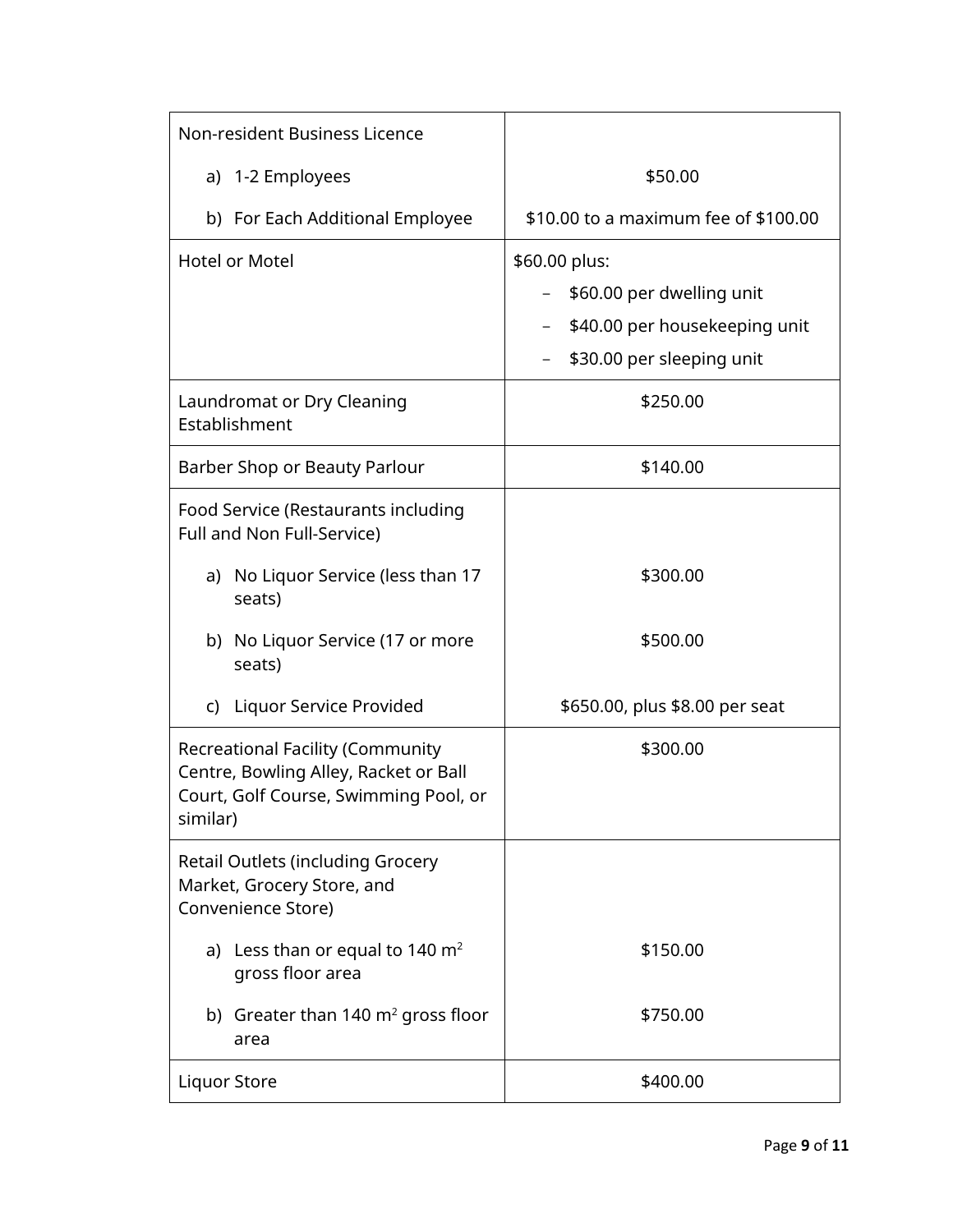| Commercial, Business, or Private<br>School (Private Professional,<br>Vocational, Trade, Arts, and/or Self-<br>Improvement School or Academy, or<br>similar) | \$250.00 |
|-------------------------------------------------------------------------------------------------------------------------------------------------------------|----------|
| Home Occupations                                                                                                                                            | \$75.00  |

- (2) All Business Licences will be for the calendar year current at the time of issuance and will expire on December 31 of that calendar year.
- (3) Every person whose Business Licence expires on December 31 in any year shall make application for a licence for the following year by January 1 of that year or as soon thereafter as the business operations are proposed to be conducted.
- (4) The fee for any Business Licence issued after July 1 in any year shall be one half of the respective fee provided for in 4.7(1).

## <span id="page-9-0"></span>**4.6 WORKS & SERVICES FEES**

(1) Works and Services fees and deposits are set out in the following table:

|                                                                                          | <b>FEES AND DEPOSITS</b> |                |
|------------------------------------------------------------------------------------------|--------------------------|----------------|
| <b>Road Closure Application</b>                                                          |                          |                |
| Request to permanently close a road                                                      | \$8,600.00               |                |
| <b>Subdivision Application</b>                                                           |                          |                |
| Review of Preliminary Layout Plan                                                        | \$750.00                 |                |
| <b>Works and Services Construction</b>                                                   |                          |                |
| Review and Inspection of Works and<br><b>Services Construction</b>                       | \$300.00                 |                |
| <b>Utility Service Installation Fees and</b><br><b>Deposits (all Land Use Districts)</b> | Fee                      | <b>Deposit</b> |
| a) Water Service                                                                         | <b>Actual Cost</b>       | Per Estimate   |
| <b>Sanitary Sewer Service</b><br>b)                                                      | <b>Actual Cost</b>       | Per Estimate   |